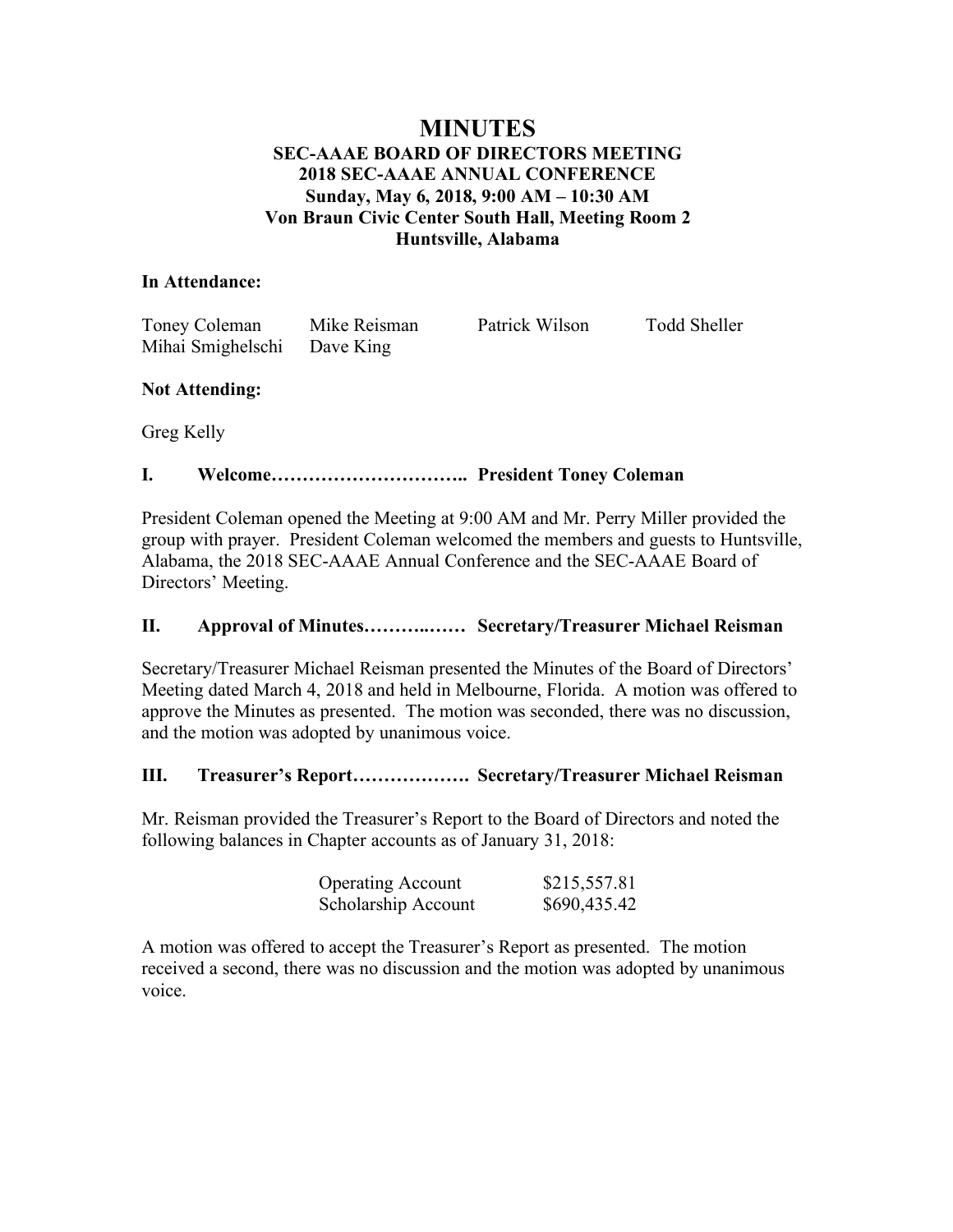# **IV. COMMITTEE REPORTS**

## **Executive Secretary……………………… Bob Brammer**

Mr. Brammer asked the Board Members and Mr. Todd Sheller to remain after adjournment for the signing of Chapter documents.

## **2018 SEC-AAAE Annual Conference……Richard Tucker, Chairman**

Mr. Tucker welcomed the Board and guests to Huntsville and provided an overview of the conference agenda, networking and social events. Mr. Tucker and his outstanding conference committee received an ovation for their good works. Mr. Vandeberg reported 360 registrants with 34 sponsors in attendance.

### **2019 SEC-AAAE Annual Conference…... Scott Van Moppes, Chairman**

Ms. Judi Olmstead noted the Conference would be held March 31 – April 2, 2019 at the Embassy Suites – Oceanfront at Kingston Plantation. The room rate is \$159 per night which includes a manager's reception each evening and a buffet breakfast each morning. The band *America* will perform at the House of Blues.

## **2020 SEC-AAAE Annual Conference……Ron Mathieu, Chairman**

Mr. Mathieu was not in attendance. Mr. Shane Carter reported the conference originally scheduled for May 3-5, 2020 would be rescheduled for March 27-31, 2020 because of a conflict with the AAAE Annual Conference & Exposition. The Conference would remain at the Marriott Hotel & Convention Center. Room rates are \$149 and conference planning is underway. Mr. Carter noted AAAE had recently informed him that the 2020 AAAE Annual Conference & Exposition would be held in Denver, Colorado on May 10- 13, 2020 leaving the two conferences five-days apart.

### **Professional Education Committee………Mihai Smighelschi, Chairman**

Mr. Smighelschi noted Andrew LaGala, AAE from Tampa International Airport achieved his AAE at this meeting. Mr. Smighelschi thanked the individuals serving on the examination panels and he added the pipeline for new AAEs remains strong for the Chapter. Mr. Smighelschi noted Mr. Tommy Bibb would be assuming the position of Professional Education Committee Chairman following this meeting.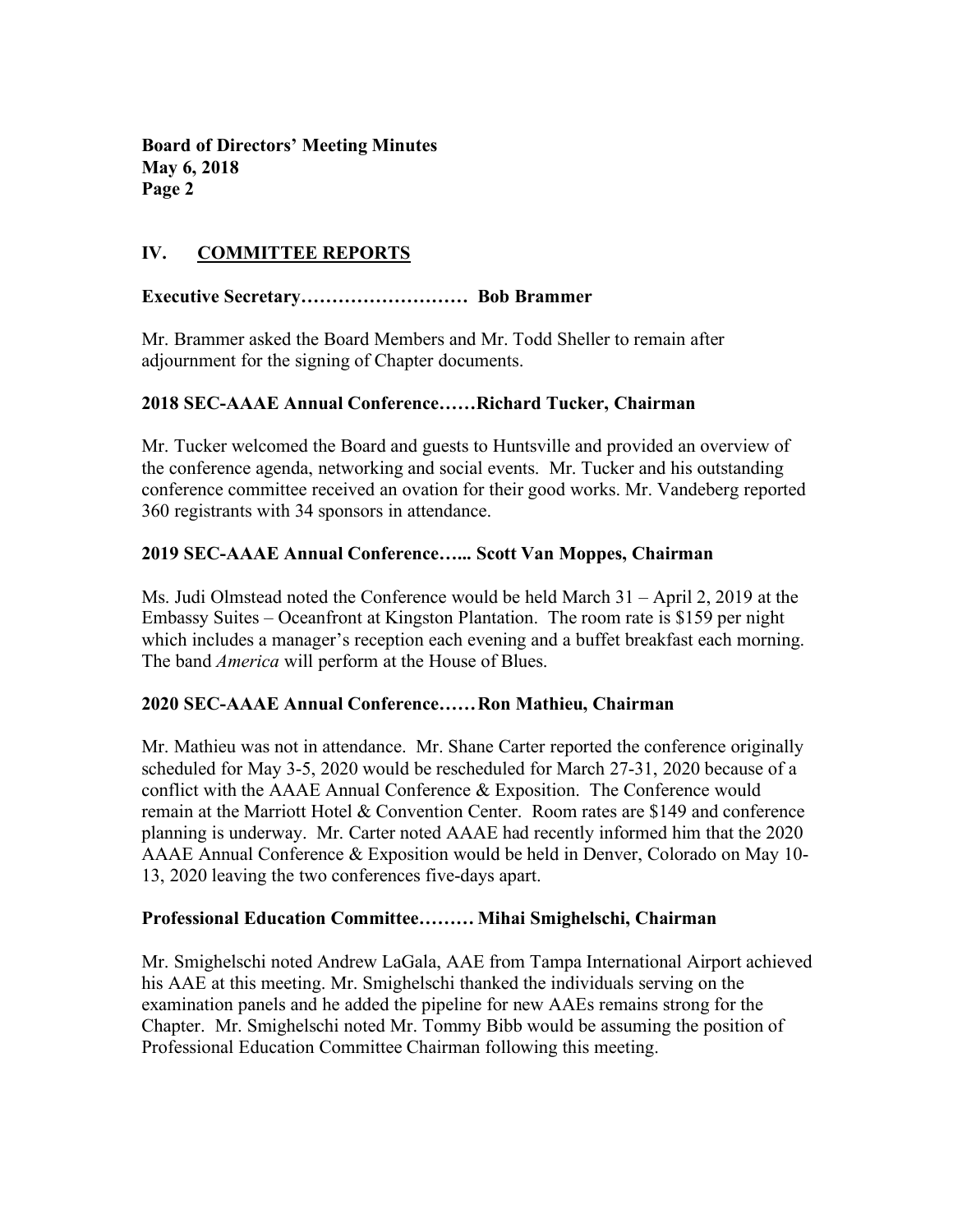## **Student Scholarship & Academic Outreach Committee…………………....... Patrick Wilson, Chairman Brent Brown, Co-Vice Chairman Travis Crilly, Co-Vice Chairman Nina MacPherson, Co-Vice Chairman**

Mr. Wilson introduced Brent Brown and Travis Crilly as new members of the Committee. Mr. Wilson reported on the continuing success of the Internship Program and the awards to date. Mr. Crilly provided the Board with a 2017 Student Scholarship Annual Report and explained its contents.

### **Membership Development**

## **Committee……………………………….... April Cameron, Madam Chairman Ryan Betcher, Vice-Chairman**

Ms. Cameron noted that 76 new members had been secured thus far this year for a total of 691 members thereby continuing the Chapter's legacy of being the largest of the AAAE Chapters. Ms. Cameron explained future plans for the effectiveness of the Committee. She and Mr. Betcher received an ovation for their good work.

# **Corporate Liaison Committee………….... Connie Gowder, Madam Chairman John Walz, Vice Chairman**

Ms. Gowder was not in attendance. Mr. Brammer noted the Chapter Awards had been prepared for presentation during the Awards Luncheon.

## **Conference Site Selection Committee…… Dave King, Chairman**

Mr. King noted he would advertise the RFP for the 2021 and 2022 Annual Conferences in the near future. He noted the Committee would be made up of two corporate members and two executive members and he was currently locking in those names.

## **Conference Financial Oversight**

**Committee…................................................ Judi Olmstead, Chairman**

Ms. Olmstead had nothing to report at this time.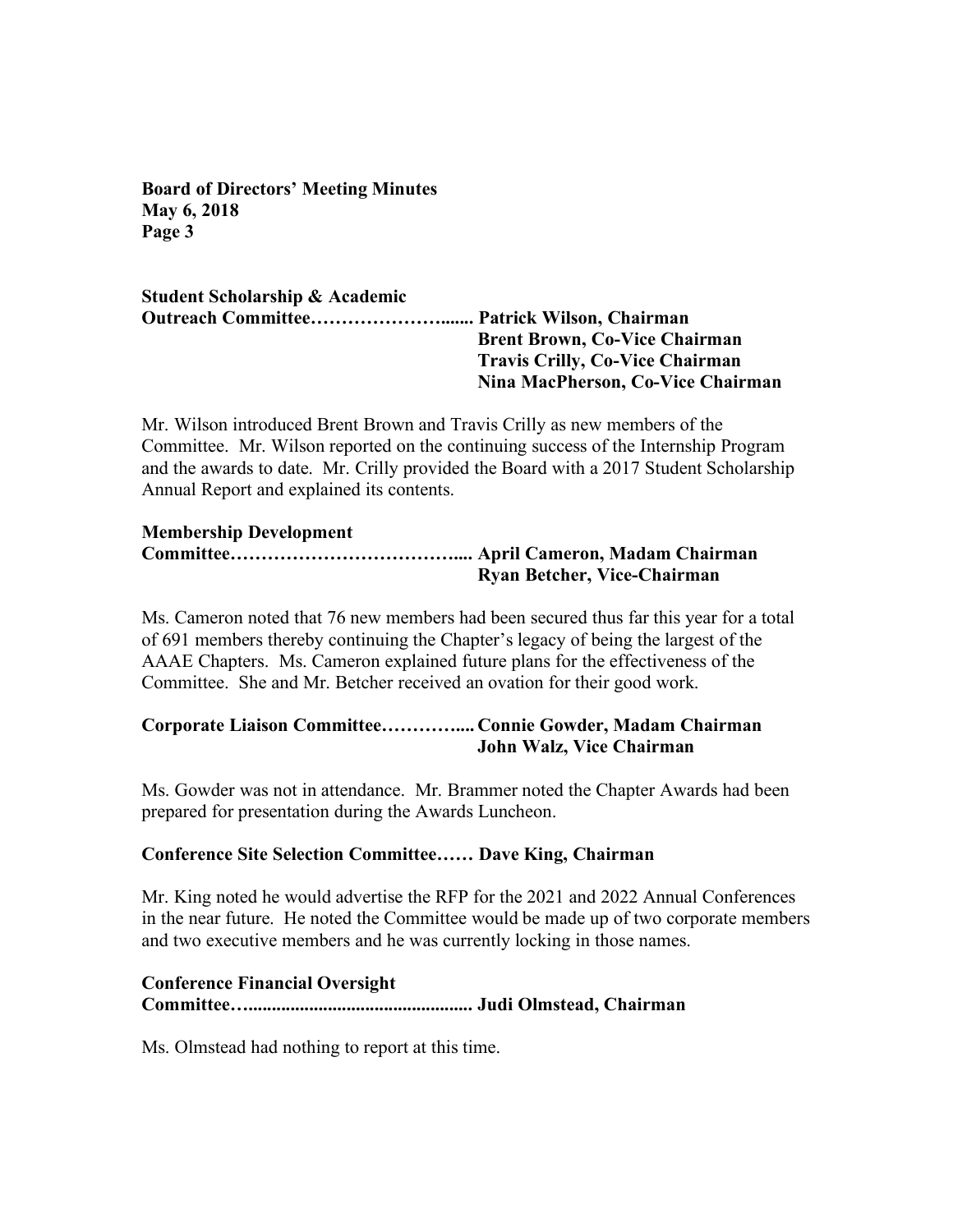#### **Emerging Airport Leaders Program…… Jason Terreri, Chairman**

Mr. Terreri noted the program was being realigned. Approximately three individuals are currently active in the Program. Mr. Terreri noted the program may not be sufficiently advertised to airport directors and members alike. He has met with Mr. Cyrus McCallum and they will work with Carol Gaddis and the Communications Committee to provide better access to both parties.

### **Resolutions & Bylaws…………………….. Bob Brammer, Chairman**

Mr. Brammer noted the following resolutions of appreciation had been prepared for approval by the Board and ratification by the General Membership:

Dr. Toney Coleman, AAE, President, SEC-AAAE 2017-2018 Ms. Sandi Snead, GM, Embassy Suites Huntsville Hotel and Spa Mr. Richard Tucker, AAE and 2018 Annual Conference Committee Honorable Tommy Battle, Mayor of Huntsville, Alabama Ms. Betty D. Fletcher, Madam Chairman of the Huntsville International Airport Board of Directors

A motion was received to advance the resolutions to the General Membership for final approval. The motion received a second, there was no discussion and the motion was adopted by unanimous voice.

| Nominations Committee Greg Kelly, Chairman |                               |
|--------------------------------------------|-------------------------------|
|                                            | Michael Landguth, Co-Chairman |
|                                            | Tommy Bibb, Co-Chairman       |

Mr. Kelly was not in attendance. Mr. Tommy Bibb offered the following recommendations for the 2018-2019 slate of officers and directors:

| Immediate Past PresidentDr. Toney Coleman, AAE |
|------------------------------------------------|
|                                                |
|                                                |
| Secretary/TreasurerTodd Sheller, AAE           |
|                                                |
| Board Member-at-LargeJason, Terreri, AAE       |
|                                                |
| Board Member-at-LargeTerry Blue, AAE           |
| Corporate Board MemberConnie Gowder            |
|                                                |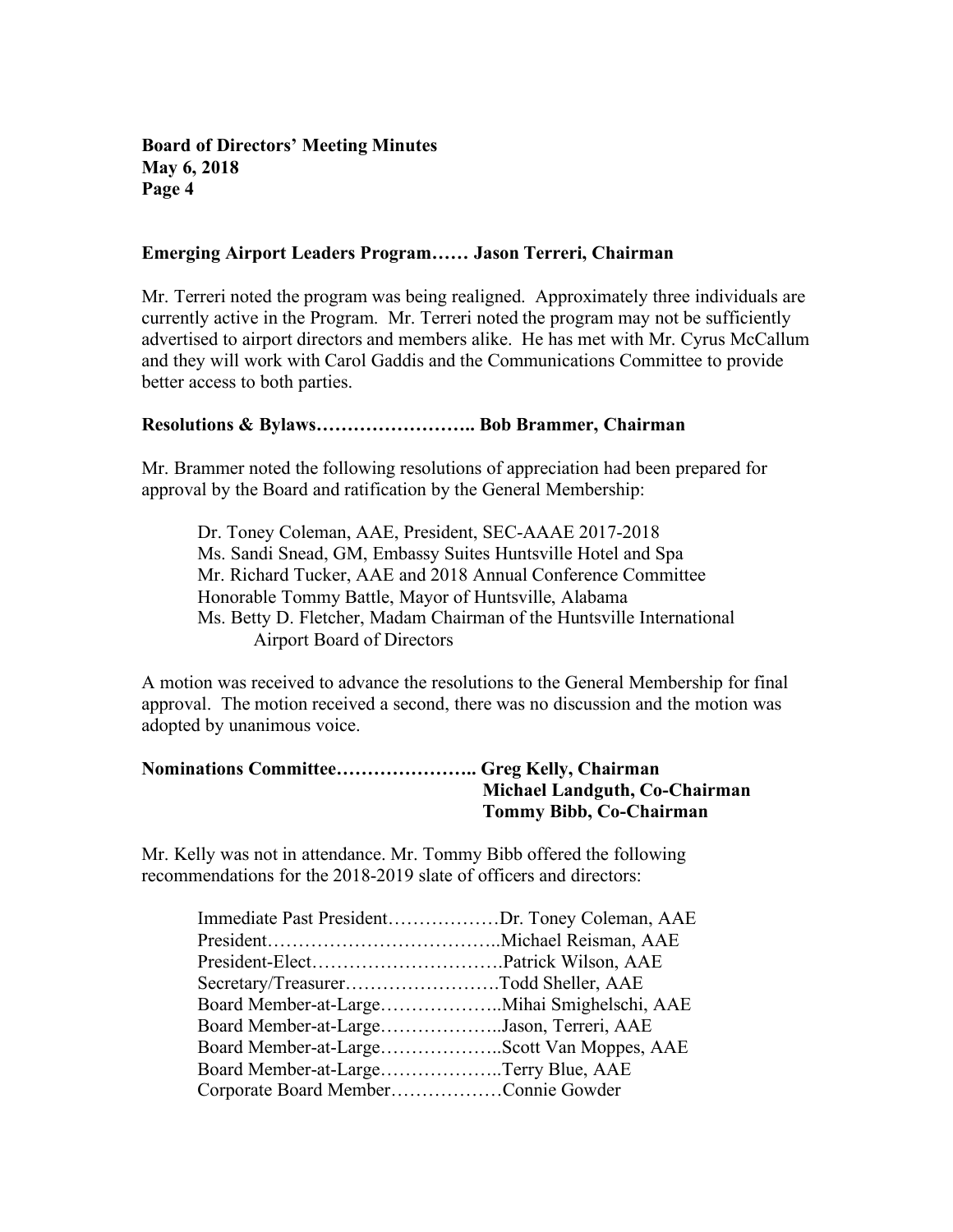A motion was received to advance the slate to the General Membership for ratification. The motion received a second, there was no further discussion and the motion was adopted by unanimous voice.

# **"Goal Digger Program"………………........Judi Olmstead, Madam Chairman**

Ms. Olmstead noted the next Goal Digger Seminar would be held Monday, August 13, 2018 in Charlotte, North Carolina. Registration information will be forwarded to the membership and be made available on the website at www.secaaae.org.

# **Marketing & Communications………….. Carol Gaddis, Madam Chairman**

Ms. Gaddis noted the goals of the Committee are to manage the public's perception of the organization's product and brand and refine marketing goals and strategies of the Southeast Chapter. Ms. Gaddis will also be working to coordinate the marketing, advertising and public relations activities of the Chapter using many of the comments received at the San Diego meeting.

## **V. Old Business**

There was no old business for consideration.

## **VI. New Business**

There was no new business.

## **VII. Announcements**

President Coleman recognized the following members and their current positions with AAAE on behalf of the Chapter:

AAAE Board of Directors (Two-Year Term) – Greg Kelly, AAE AAAE Board of Directors (Four-Year Term) – Judi Olmstead, AAE AAAE Nominating Committee (Two Year Term) – Kelly L. Johnson, AAE AAAE Executive Committee – Dr. Toney Coleman, AAE AAAE Board of Examiners – Tommy Bibb, AAE

The Board Members were remined to remain after adjournment for the signing of Chapter documents.